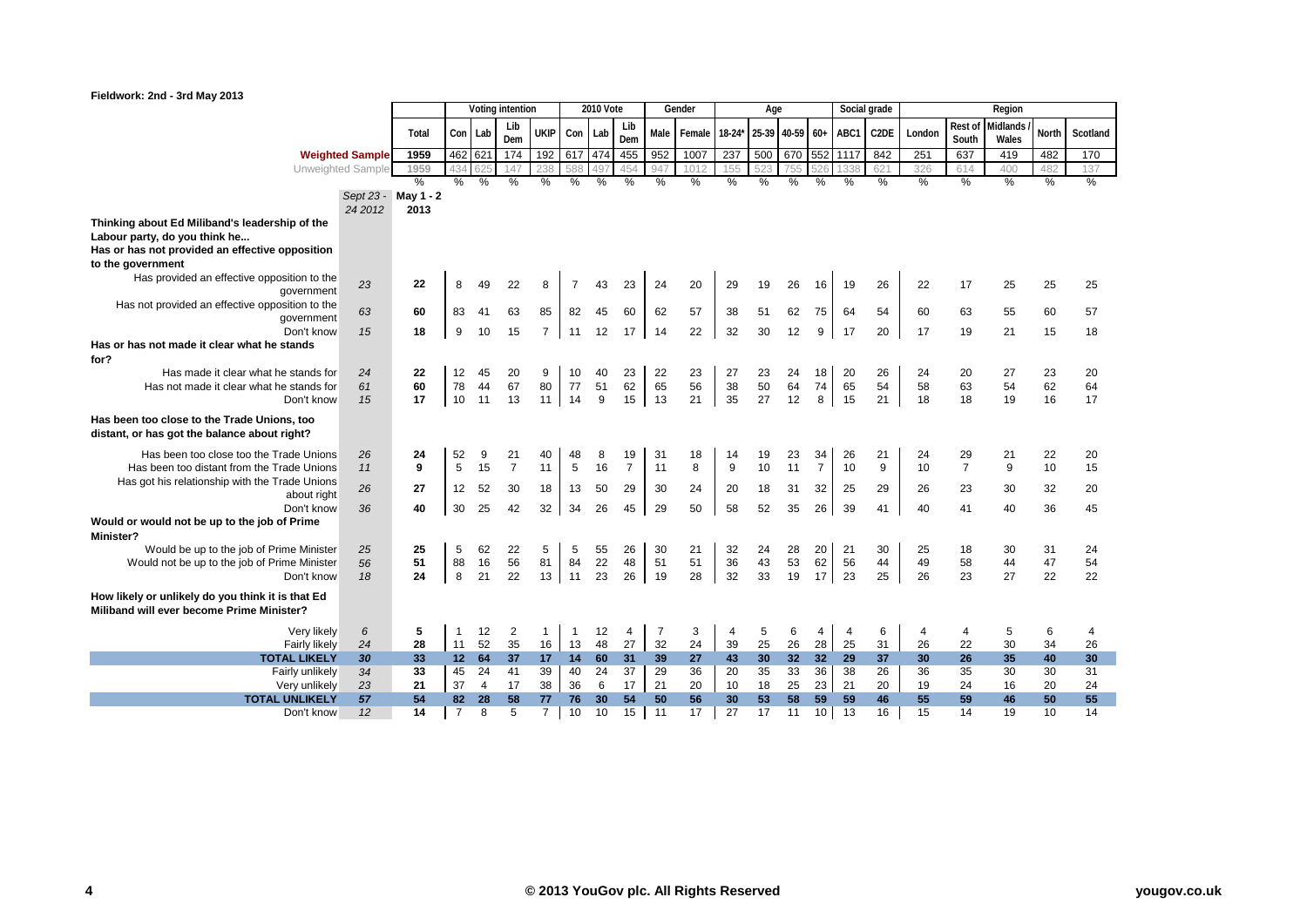|                                                                                                                                                                      |               |               |          | Voting intention |                |                | <b>2010 Vote</b> |            |          | Gender        |               | Age             |          |                 |                | Social grade      |          |                  | Region                   |          |               |
|----------------------------------------------------------------------------------------------------------------------------------------------------------------------|---------------|---------------|----------|------------------|----------------|----------------|------------------|------------|----------|---------------|---------------|-----------------|----------|-----------------|----------------|-------------------|----------|------------------|--------------------------|----------|---------------|
|                                                                                                                                                                      | Total         |               | Con Lab  | Lib<br>Dem       | <b>UKIP</b>    | Con            | Lab              | Lib<br>Dem |          | Male Female   | $18-24*$      | 25-39 40-59 60+ |          |                 | ABC1           | C <sub>2</sub> DE | London   | Rest of<br>South | <b>Midlands</b><br>Wales | North    | Scotland      |
| <b>Weighted Sample</b>                                                                                                                                               | 1959          |               | 462 621  | 174              | 192            | 617 474        |                  | 455        | 952      | 1007          | 237           | 500             |          |                 | 670 552 1117   | 842               | 251      | 637              | 419                      | 482      | 170           |
| Unweighted Sample                                                                                                                                                    | 1959          | 434           |          | 147              | 238            | 588            |                  | 454        | 947      | 1012          | 155           | 523             | 755      | 526             | 1338           | 621               | 326      | 614              | 400                      | 482      | 137           |
|                                                                                                                                                                      | $\frac{0}{2}$ | $\frac{0}{6}$ | %        | $\frac{0}{0}$    | %              | %              | %                | %          | %        | $\frac{9}{6}$ | $\frac{0}{0}$ | %               | %        | %               | %              | %                 | %        | %                | $\frac{0}{0}$            | %        | $\frac{0}{2}$ |
| If you could choose, which of the following                                                                                                                          |               |               |          |                  |                |                |                  |            |          |               |               |                 |          |                 |                |                   |          |                  |                          |          |               |
| would you most like to see after the next<br>election?                                                                                                               |               |               |          |                  |                |                |                  |            |          |               |               |                 |          |                 |                |                   |          |                  |                          |          |               |
| A majority Conservative government                                                                                                                                   | 29            | 91            |          | $\overline{4}$   | 41             | 75             | 3                | 9          | 31       | 27            | 15            | 22              | 29       | 41              | 32             | 25                | 29       | 36               | 23                       | 27       | 23            |
| A coalition between the Conservatives and Liberal                                                                                                                    | 6             | 6             |          | 30               | $\overline{4}$ | 4              | 2                | 14         | 6        | 6             | 2             | 8               | 5        | $\overline{7}$  | $\overline{7}$ | 5                 | 6        | $\overline{7}$   | 5                        | 6        | 6             |
| Democrats                                                                                                                                                            |               |               |          |                  |                |                |                  |            |          |               |               |                 |          |                 |                |                   |          |                  |                          |          |               |
| A coalition between Labour and the Liberal<br>Democrats                                                                                                              | 14            | $\Omega$      | 16       | 52               | 5              | $\mathbf{1}$   | 11               | 33         | 15       | 13            | 19            | 16              | 14       | 10              | 16             | 12                | 12       | 13               | 12                       | 15       | 22            |
| A majority Labour government                                                                                                                                         | 31            | 0             | 79       | 4                | 17             | 5              | 76               | 24         | 30       | 32            | 30            | 29              | 35       | 28              | 26             | 38                | 31       | 21               | 37                       | 38       | 33            |
| Don't know                                                                                                                                                           | 20            | 3             | $\Delta$ | 9                | 32             | 15             | 8                | 20         | 17       | 23            | 34            | 25              | 17       | 14              | 19             | 21                | 22       | 23               | 22                       | 15       | 16            |
| And regardless of what you would like to see,<br>what do you think is the most LIKELY result of                                                                      |               |               |          |                  |                |                |                  |            |          |               |               |                 |          |                 |                |                   |          |                  |                          |          |               |
| the next election?                                                                                                                                                   |               |               |          |                  |                |                |                  |            |          |               |               |                 |          |                 |                |                   |          |                  |                          |          |               |
| A majority Conservative government                                                                                                                                   | 13            | 25            | 6        | 13               | 10             | 19             | $\overline{7}$   | 13         | 14       | 12            | 11            | 14              | 13       | 12              | 13             | 13                | 17       | 15               | 8                        | 12       | 13            |
| A coalition between the Conservatives and Liberal<br>Democrats                                                                                                       | 10            | 21            | 6        | 11               | $\overline{7}$ | 15             | 6                | 9          | 10       | 9             | 6             | 10              | 11       | 10              | 12             | $\overline{7}$    | 9        | 13               | 8                        | 8        | 11            |
| A coalition between Labour and the Liberal<br>Democrats                                                                                                              | 19            | 17            | 21       | 24               | 32             | 19             | 23               | 18         | 24       | 15            | 12            | 15              | 20       | 26              | 22             | 16                | 18       | 20               | 16                       | 21       | 21            |
| A majority Labour government<br>Don't know                                                                                                                           | 30<br>28      | 14<br>24      | 50<br>16 | 28<br>23         | 22<br>30       | 19<br>28       | 46<br>18         | 31<br>29   | 31<br>22 | 29<br>35      | 33<br>39      | 30<br>31        | 29<br>27 | 30<br>23        | 26<br>27       | 34<br>30          | 26<br>31 | 20<br>32         | 40<br>28                 | 37<br>21 | 25<br>30      |
| <b>Cabinet Minister Ken Clarke recently described</b>                                                                                                                |               |               |          |                  |                |                |                  |            |          |               |               |                 |          |                 |                |                   |          |                  |                          |          |               |
| UKIP as a "collection of clowns or indignant,<br>angry people". Do you think this is fair or unfair<br>description?                                                  |               |               |          |                  |                |                |                  |            |          |               |               |                 |          |                 |                |                   |          |                  |                          |          |               |
| A fair description                                                                                                                                                   | 31            | 29            | 43       | 51               | $\mathbf{1}$   | 22             | 37               | 44         | 35       | 28            | 31            | 38              | 31       | 26              | 38             | 23                | 32       | 33               | 27                       | 31       | 34            |
| An unfair description                                                                                                                                                | 49            | 57            | 40       | 41               | 97             | 63             | 47               | 40         | 50       | 48            | 32            | 35              | 53       | 65              | 45             | 55                | 44       | 50               | 51                       | 49       | 50            |
| Don't know                                                                                                                                                           | 20            | 14            | 16       | 8                | $\mathbf{1}$   | 15             | 16               | 16         | 15       | 24            | 37            | 28              | 16       | 10 <sup>1</sup> | 17             | 23                | 23       | 17               | 23                       | 20       | 15            |
| Whether or not you agree with Mr Clarke's<br>comments, politically do you think it is good or<br>bad tactics for the Conservatives to criticise<br>UKIP in this way? |               |               |          |                  |                |                |                  |            |          |               |               |                 |          |                 |                |                   |          |                  |                          |          |               |
| Good tactics                                                                                                                                                         | 11            | 10            | 16       | 19               | $\mathbf{1}$   | $\overline{7}$ | 13               | 17         | 14       | 9             | 13            | 14              | 12       | 8               | 14             | 8                 | 13       | 11               | 9                        | 11       | 14            |
| <b>Bad tactics</b>                                                                                                                                                   | 71            | 77            | 69       | 67               | 98             | 80             | 74               | 68         | 69       | 72            | 58            | 59              | 74       | 83              | 68             | 75                | 65       | 71               | 71                       | 74       | 69            |
| Don't know                                                                                                                                                           | 18            | 13            | 15       | 13               | $\mathbf 0$    | 13             | 13               | 15         | 17       | 19            | 29            | 27              | 14       | 9               | 18             | 17                | 22       | 18               | 20                       | 15       | 17            |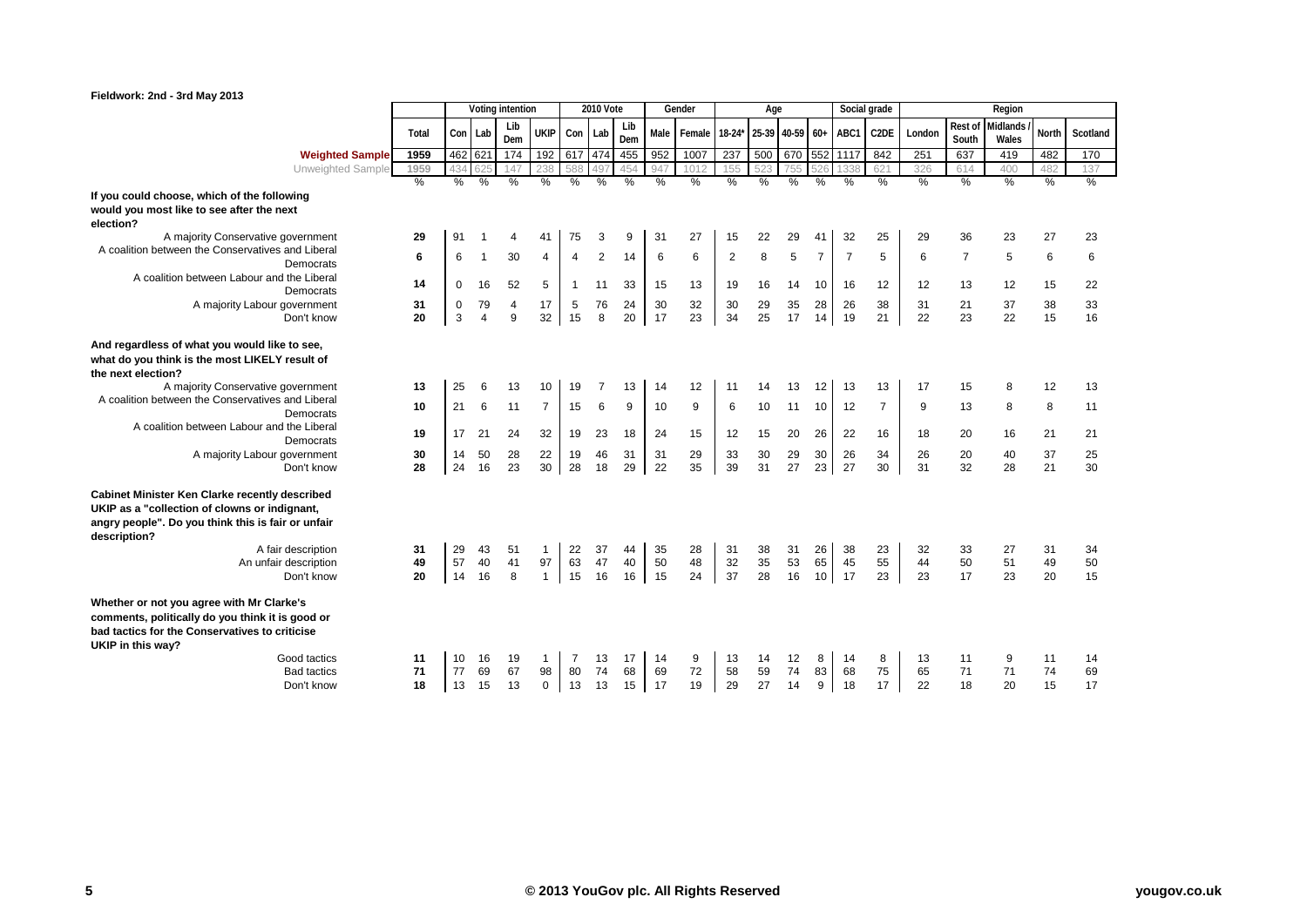

| Fieldwork: 2nd - 3rd May 2013                             |       |         |               |                  |                |         |                  |              |                |        |          |              |                 |               |               |                   |        |              |          |             | V V           |
|-----------------------------------------------------------|-------|---------|---------------|------------------|----------------|---------|------------------|--------------|----------------|--------|----------|--------------|-----------------|---------------|---------------|-------------------|--------|--------------|----------|-------------|---------------|
|                                                           |       |         |               | Voting intention |                |         | <b>2010 Vote</b> |              |                | Gender |          | Age          |                 |               | Social grade  |                   |        |              | Region   |             |               |
|                                                           |       |         |               | Lib              |                |         |                  | Lib          |                |        |          |              |                 |               |               |                   |        | Rest of      | Midlands |             |               |
|                                                           | Total | Con Lab |               | Dem              | <b>UKIP</b>    | Con     | Lab              | Dem          | Male           | Female | $18-24*$ |              | 25-39 40-59 60+ |               | ABC1          | C <sub>2</sub> DE | London | South        | Wales    | North       | Scotland      |
| <b>Weighted Sample</b>                                    | 1959  | 462 621 |               | 174              | 192            | 617 474 |                  | 455          | 952            | 1007   | 237      | 500          |                 |               | 670 552 1117  | 842               | 251    | 637          | 419      | 482         | 170           |
| Unweighted Sample                                         | 1959  |         | 625           | 147              | 238            | 588     | 497              | 454          | 947            | 1012   | 155      |              | 755             | 526           | 1338          | 621               | 326    | 614          | 400      | 482         | 137           |
|                                                           | $\%$  | %       | $\frac{0}{0}$ | $\%$             | $\%$           | %       | %                | $\%$         | $\%$           | %      | %        | %            | %               | $\frac{0}{0}$ | $\frac{9}{6}$ | $\frac{9}{6}$     | $\%$   | %            | $\%$     | %           | $\frac{9}{6}$ |
| Politically, how well or badly do you think David         |       |         |               |                  |                |         |                  |              |                |        |          |              |                 |               |               |                   |        |              |          |             |               |
| Cameron is responding to the increased                    |       |         |               |                  |                |         |                  |              |                |        |          |              |                 |               |               |                   |        |              |          |             |               |
| support for UKIP?                                         |       |         |               |                  |                |         |                  |              |                |        |          |              |                 |               |               |                   |        |              |          |             |               |
| Very well                                                 | 1     | 3       | -1            | 1                | 0              | 2       | $\mathbf{1}$     | $\mathbf{1}$ | $\overline{1}$ | 1      | -1       | $\mathbf{1}$ | 2               | 1             | 2             | $\mathbf{1}$      | 2      | $\mathbf{1}$ | 0        | $\mathbf 1$ | 2             |
| Fairly well                                               | 17    | 37      | 9             | 24               | $\overline{7}$ | 27      | $\overline{7}$   | 18           | 19             | 15     | 10       | 15           | 16              | 22            | 19            | 14                | 17     | 17           | 15       | 18          | 16            |
| <b>TOTAL WELL</b>                                         | 18    |         | 40 10         | 25               | $\overline{7}$ | 29      | 8                | 19           | 20             | 16     | 11       | 16           | 18              | 23            | 21            | 15                | 19     | 18           | 15       | 19          | 18            |
| Fairly badly                                              | 38    | 34      | 47            | 42               | 47             | 34      | 42               | 42           | 41             | 35     | 32       | 36           | 37              | 44            | 40            | 35                | 37     | 37           | 39       | 39          | 36            |
| Very badly                                                | 15    | 3       | 24            | 9                | 34             | 10      | 29               | 12           | 19             | 12     | 11       | 11           | 21              | 15            | 13            | 19                | 16     | 15           | 14       | 15          | 23            |
| <b>TOTAL BADLY</b>                                        | 53    | 37      | 71            | 51               | 81             | 44      | 71               | 54           | 60             | 47     | 43       | 47           | 58              | 59            | 53            | 54                | 53     | 52           | 53       | 54          | 59            |
| Don't know                                                | 29    | 23      | 19            | 24               | 12             | 27      | 21               | 28           | 21             | 36     | 46       | 37           | 25              | 18            | 27            | 31                | 28     | 29           | 32       | 27          | 23            |
|                                                           |       |         |               |                  |                |         |                  |              |                |        |          |              |                 |               |               |                   |        |              |          |             |               |
| Thinking about the current situation in Syria             |       |         |               |                  |                |         |                  |              |                |        |          |              |                 |               |               |                   |        |              |          |             |               |
| Below are some ways that Britain and other                |       |         |               |                  |                |         |                  |              |                |        |          |              |                 |               |               |                   |        |              |          |             |               |
| allied countries could intervene in the situation,        |       |         |               |                  |                |         |                  |              |                |        |          |              |                 |               |               |                   |        |              |          |             |               |
|                                                           |       |         |               |                  |                |         |                  |              |                |        |          |              |                 |               |               |                   |        |              |          |             |               |
| please say if you would support or oppose each<br>action. |       |         |               |                  |                |         |                  |              |                |        |          |              |                 |               |               |                   |        |              |          |             |               |
| Providing arms to the Syrian rebels                       |       |         |               |                  |                |         |                  |              |                |        |          |              |                 |               |               |                   |        |              |          |             |               |
| Support                                                   | 17    | 22      | 22            | 14               | 18             | 18      | 21               | 18           | 22             | 13     | 13       | 13           | 19              | 22            | -17           | 18                | 19     | 15           | 20       | 19          | 15            |
| Oppose                                                    | 56    | 56      | 56            | 54               | 65             | 59      | 59               | 52           | 55             | 57     | 46       | 50           | 59              | 63            | 56            | 56                | 57     | 56           | 51       | 60          | 59            |
| Don't know                                                | 26    | 23      | 21            | 32               | 17             | 23      | 20               | 31           | 23             | 30     | 41       | 37           | 22              | 15            | 27            | 26                | 24     | 29           | 30       | 21          | 26            |
| Imposing economic sanctions on Syria                      |       |         |               |                  |                |         |                  |              |                |        |          |              |                 |               |               |                   |        |              |          |             |               |
| Support                                                   | 52    | 63      | 55            | 57               | 59             | 59      | 54               | 56           | 58             | 46     | 29       | 42           | 57              | 65            | 54            | 49                | 53     | 53           | 49       | 52          | 53            |
| Oppose                                                    | 23    | 18      | 25            | 23               | 26             | 22      | 25               | 18           | 24             | 22     | 28       | 23           | 22              | 22            | 22            | 24                | 26     | 21           | 21       | 27          | 19            |
| Don't know                                                | 25    | 18      | 19            | 21               | 15             | 19      | 21               | 26           | 18             | 32     | 43       | 36           | 21              | 13            | 24            | 27                | 21     | 26           | 30       | 21          | 28            |
| Enforcing a no fly zone over Syria                        |       |         |               |                  |                |         |                  |              |                |        |          |              |                 |               |               |                   |        |              |          |             |               |
| Support                                                   | 54    | 65      | 56            | 57               | 62             | 61      | 57               | 56           | 57             | 50     | 36       | 46           | 60              | 61            | 55            | 52                | 60     | 55           | 52       | 52          | 51            |
| Oppose                                                    | 20    | 17      | 22            | 17               | 22             | 18      | 23               | 14           | 24             | 16     | 20       | 17           | 20              | 21            | 20            | 19                | 14     | 19           | 15       | 27          | 23            |
| Don't know                                                | 27    | 18      | 22            | 26               | 17             | 21      | 20               | 30           | 19             | 34     | 44       | 37           | 20              | 17            | 25            | 29                | 26     | 27           | 33       | 21          | 26            |
| Sending British and allied troops into Syria to           |       |         |               |                  |                |         |                  |              |                |        |          |              |                 |               |               |                   |        |              |          |             |               |
| protect Syrian civilians from attack                      |       |         |               |                  |                |         |                  |              |                |        |          |              |                 |               |               |                   |        |              |          |             |               |
| Support                                                   | 15    | 12      | 19            | 21               | 9              | 10      | 17               | 20           | 15             | 15     | 22       | 19           | 14              | 8             | 17            | 12                | 15     | 14           | 12       | 16          | 21            |
| Oppose                                                    | 63    | 73      | 61            | 57               | 73             | 72      | 64               | 55           | 66             | 60     | 40       | 46           | 67              | 82            | 62            | 63                | 61     | 62           | 61       | 67          | 62            |
| Don't know                                                | 22    | 15      | 19            | 22               | 18             | 18      | 19               | 25           | 19             | 25     | 37       | 35           | 19              | 9             | 21            | 25                | 24     | 24           | 27       | 17          | 17            |
| Sending British and allied troops into Syria to           |       |         |               |                  |                |         |                  |              |                |        |          |              |                 |               |               |                   |        |              |          |             |               |
| overthrow President Bashar al-Assad                       |       |         |               |                  |                |         |                  |              |                |        |          |              |                 |               |               |                   |        |              |          |             |               |
| Support                                                   | 10    | 12      | 11            | 12               | 5              | 9       | 12               | 9            | 10             | 10     | 12       | 9            | 11              | 9             | 10            | 9                 | 10     | 10           | 8        | 11          | 9             |
| Oppose                                                    | 67    | 73      | 68            | 64               | 83             | 75      | 68               | 66           | 70             | 65     | 49       | 54           | 72              | 82            | 69            | 65                | 68     | 66           | 64       | 70          | 72            |
| Don't know                                                | 23    | 14      | 21            | 24               | 12             | 17      | 19               | 25           | 20             | 25     | 39       | 37           | 17              | 9             | 21            | 25                | 22     | 24           | 27       | 19          | 19            |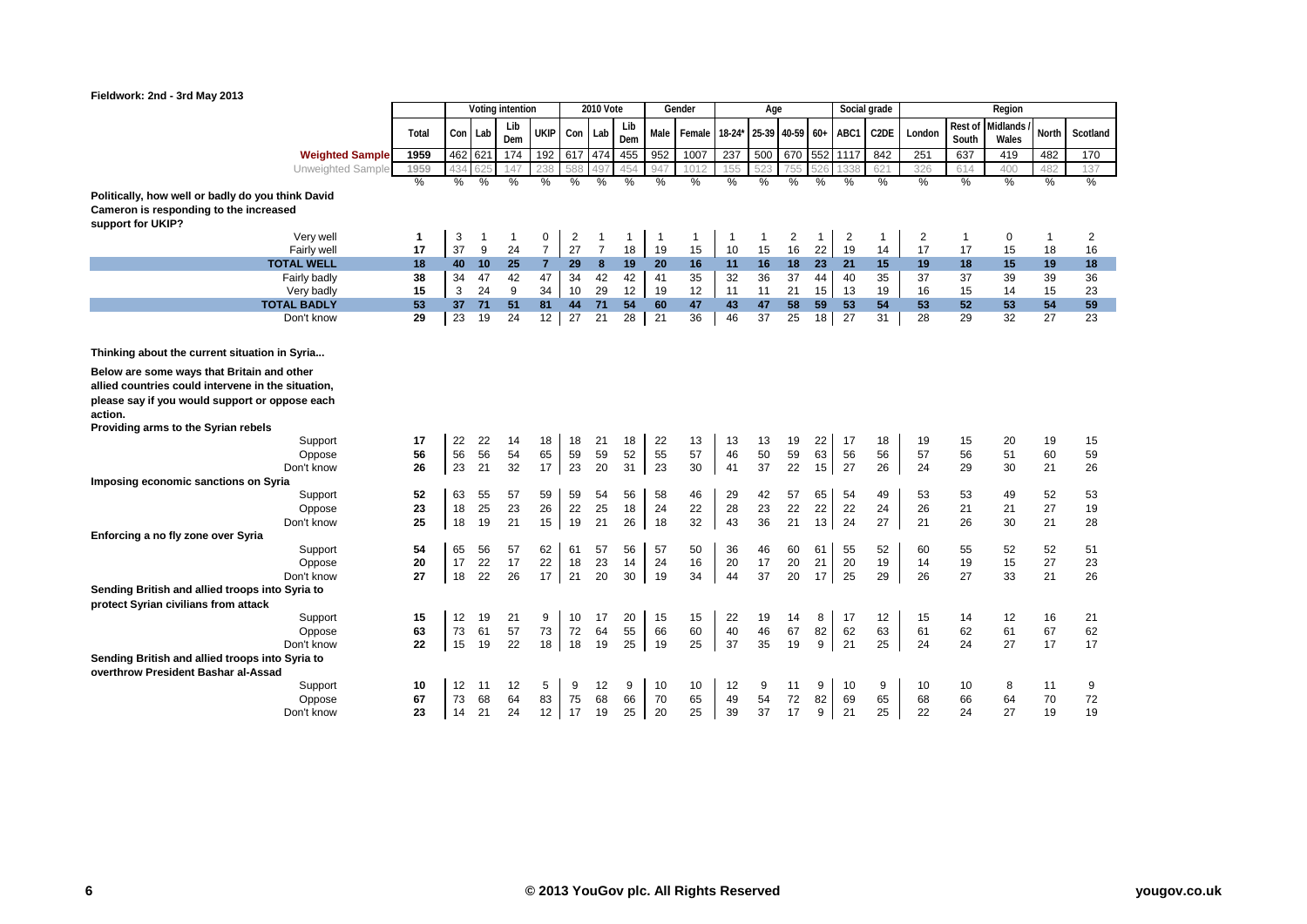

| Fieldwork: 2nd - 3rd May 2013                                                                                                                                                                                                      |               |                |               |                  |                |                |                |                |                |                    |                |                 |                |               |                |                |                |                  |                   |                |                |
|------------------------------------------------------------------------------------------------------------------------------------------------------------------------------------------------------------------------------------|---------------|----------------|---------------|------------------|----------------|----------------|----------------|----------------|----------------|--------------------|----------------|-----------------|----------------|---------------|----------------|----------------|----------------|------------------|-------------------|----------------|----------------|
|                                                                                                                                                                                                                                    |               |                |               | Voting intention |                |                | 2010 Vote      |                |                | Gender             |                | Age             |                |               |                | Social grade   |                |                  | Region            |                |                |
|                                                                                                                                                                                                                                    | Total         | Con Lab        |               | Lib<br>Dem       | <b>UKIP</b>    | Con Lab        |                | Lib<br>Dem     |                | Male Female 18-24* |                | 25-39 40-59 60+ |                |               | ABC1           | C2DE           | London         | Rest of<br>South | Midlands<br>Wales | North          | Scotland       |
| <b>Weighted Sample</b>                                                                                                                                                                                                             | 1959          | 462 621        |               | 174              | 192            | 617 474        |                | 455            | 952            | 1007               | 237            | 500             |                |               | 670 552 1117   | 842            | 251            | 637              | 419               | 482            | 170            |
| Unweighted Sample                                                                                                                                                                                                                  | 1959          | 434            |               | 147              | 238            | 588            | 497            | 454            | 94             | 1012               |                | 523             | 755            | 526           | 1338           | 621            | 326            | 614              | 400               | 482            | 137            |
|                                                                                                                                                                                                                                    | $\frac{0}{2}$ | $\frac{9}{6}$  | $\frac{0}{2}$ | $\frac{0}{2}$    | $\frac{0}{2}$  | $\frac{0}{2}$  | $\frac{9}{6}$  | $\frac{0}{2}$  | $\frac{0}{2}$  | $\frac{9}{6}$      | $\frac{0}{2}$  | $\frac{0}{0}$   | $\frac{0}{2}$  | $\frac{0}{2}$ | $\frac{0}{0}$  | $\frac{0}{2}$  | $\frac{9}{6}$  | $\frac{0}{2}$    | $\frac{0}{2}$     | $\frac{0}{6}$  | $\frac{0}{2}$  |
| Which of the following are most important to<br>you in deciding what clothes to buy? Please tick<br>up to THREE<br>Price                                                                                                           |               |                |               |                  |                |                |                |                |                |                    |                |                 |                |               |                |                |                |                  |                   |                |                |
|                                                                                                                                                                                                                                    | 81            | 81             | 85            | 82               | 85             | 82             | 85             | 83             | 79             | 83                 | 78             | 78              | 86             | 80            | 79             | 85             | 77             | 80               | 84                | 84             | 76             |
| Attractiveness and appearance<br>Comfort                                                                                                                                                                                           | 67<br>66      | 72<br>69       | 67<br>66      | 70<br>61         | 65<br>77       | 73<br>69       | 66<br>68       | 66<br>62       | 59<br>63       | 73<br>68           | 66<br>47       | 63<br>59        | 67<br>70       | 70<br>75      | 70<br>65       | 61<br>66       | 66<br>63       | 65<br>62         | 68<br>72          | 67<br>64       | 69<br>70       |
| Ethical standards of the company (e.g. if they use<br>sweatshops, unsafe factories or child labour)                                                                                                                                | 14            | 11             | 16            | 21               | $\overline{7}$ | 10             | 15             | 20             | 12             | 15                 | 17             | 13              | 11             | 16            | 15             | 12             | 14             | 13               | 12                | 17             | 13             |
| How fashionable the design is                                                                                                                                                                                                      | 11            | 10             | 12            | 13               | 5              | 11             | 10             | 10             | 11             | 10                 | 16             | 16              | 9              | 6             | 11             | 10             | 11             | 10               | 11                | 12             | 7              |
| How fashionable the brand is                                                                                                                                                                                                       | 4             | 5              | 4             | 3                | $\overline{4}$ | 3              | 4              | 4              | 5              | 3                  | 5              | $\overline{7}$  | $\overline{4}$ | $\mathbf{1}$  | 5              | 3              | 5              | 4                | 4                 | 5              | 1              |
| None of these                                                                                                                                                                                                                      | $\mathbf{1}$  | $\mathbf{1}$   |               | $\mathbf{1}$     | $\mathbf{1}$   | $\overline{1}$ | $\mathbf{1}$   | 0              | $\overline{2}$ | $\mathbf{1}$       | $\overline{2}$ | $\mathbf 2$     | $\mathbf{1}$   | $\mathbf{1}$  | $\overline{1}$ | $\mathbf{1}$   | 3              | $\mathbf{1}$     | $\mathbf{1}$      | $\mathbf{1}$   | $\mathbf 0$    |
| Don't know                                                                                                                                                                                                                         | 3             | $\overline{1}$ |               | $\mathbf 0$      |                | $\overline{2}$ |                | $\overline{2}$ | $\overline{4}$ | $\overline{2}$     | 11             | 3               | $\overline{2}$ | $\mathbf{1}$  | 3              | 3              | 3              | $\overline{4}$   | 3                 | $\mathbf 0$    | 3              |
| Which, if any, of the following clothing brands<br>do you think have a POOR ethical record (for<br>example, by using child labour, sweatshops or<br>having low safety standards in their factories?)<br>Please tick all that apply |               |                |               |                  |                |                |                |                |                |                    |                |                 |                |               |                |                |                |                  |                   |                |                |
| Primark                                                                                                                                                                                                                            | 56            | 54             | 61            | 63               | 55             | 55             | 59             | 61             | 49             | 63                 | 57             | 53              | 55             | 59            | 56             | 56             | 60             | 53               | 60                | 57             | 51             |
| Matalan                                                                                                                                                                                                                            | 25            | 25             | 27            | 27               | 36             | 25             | 29             | 26             | 24             | 25                 | 11             | 18              | 24             | 37            | 25             | 24             | 29             | 24               | 25                | 26             | 17             |
| Walmart                                                                                                                                                                                                                            | 20            | 18             | 23            | 28               | 22             | 17             | 22             | 27             | 19             | 21                 | 16             | 20              | 20             | 22            | 22             | 18             | 21             | 20               | 20                | 22             | 14             |
| New Look                                                                                                                                                                                                                           | 13            | 11             | 15            | 14               | 15             | 11             | 14             | 16             | 10             | 15                 | 6              | 12              | 14             | 14            | 15             | 9              | 13             | 13               | 14                | 11             | 11             |
| H and M                                                                                                                                                                                                                            | 13            | 11             | 15            | 17               | 14             | 12             | 14             | 12             | 11             | 14                 | 15             | 15              | 11             | 13            | 14             | 11             | 14             | 11               | 15                | 14             | 11             |
| <b>Benetton</b>                                                                                                                                                                                                                    | 13            | 12             | 16            | 21               | 20             | 15             | 18             | 14             | 14             | 13                 | $\overline{2}$ | 9               | 15             | 20            | 14             | 12             | 11             | 12               | 13                | 17             | 12             |
| Gap                                                                                                                                                                                                                                | 12            | 10             | 15            | 16               | 13             | 9              | 15             | 14             | 13             | 11                 | 12             | 16              | 12             | 10            | 14             | 10             | 16             | 12               | 9                 | 14             | 10             |
| Topshop                                                                                                                                                                                                                            | 12            | 13             | 14            | 13               | 14             | 10             | 13             | 16             | 14             | 10                 | 11             | 14              | 10             | 12            | 13             | 10             | 15             | 12               | 12                | 12             | 6              |
| Next                                                                                                                                                                                                                               | 8             | $\overline{7}$ | 9             | 12               | 11             | 6              | 9              | 10             | 9              | $\overline{7}$     | 6              | 9               | 6              | 10            | 9              | 6              | 11             | 8                | 8                 | 7              | $\overline{7}$ |
| Mango                                                                                                                                                                                                                              | 6             | $\overline{7}$ | 6             | 9                | 8              | $\overline{7}$ | $\overline{7}$ | $\overline{7}$ | 6              | $\overline{7}$     | 3              | $\overline{7}$  | 6              | 9             | 8              | $\overline{4}$ | $\overline{7}$ | 6                | 6                 | $\overline{7}$ | 8              |
| I do not associate any of these brands with poor<br>ethical standards                                                                                                                                                              | 9             | 11             | 8             | 12               | 11             | 11             | 8              | 9              | 12             | $\overline{7}$     | 5              | 11              | 9              | 10            | 9              | 10             | 14             | 9                | $\overline{7}$    | 11             | 7              |
| Don't know                                                                                                                                                                                                                         | 29            | 29             | 23            | 18               | 30             | 31             | 26             | 23             | 32             | 26                 | 24             | 28              | 30             | 29            | 27             | 31             | 22             | 32               | 27                | 27             | 36             |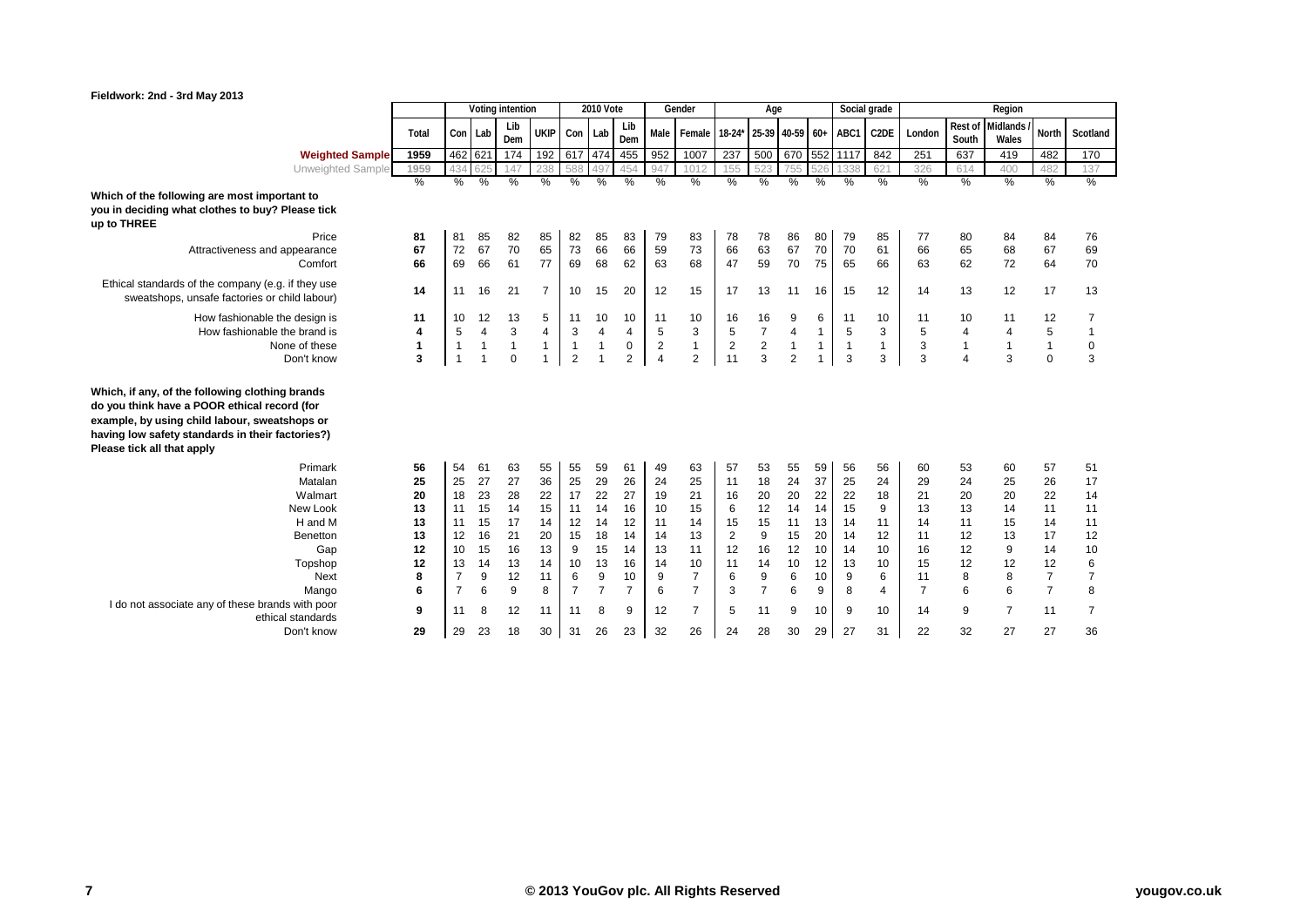

|                                                                                                                                                                                               |                         |                      |                      | Voting intention |                |                | <b>2010 Vote</b> |                         |                         | Gender         |                      | Age            |                |                |                      | Social grade      |                  |                         | Region            |                |                |
|-----------------------------------------------------------------------------------------------------------------------------------------------------------------------------------------------|-------------------------|----------------------|----------------------|------------------|----------------|----------------|------------------|-------------------------|-------------------------|----------------|----------------------|----------------|----------------|----------------|----------------------|-------------------|------------------|-------------------------|-------------------|----------------|----------------|
|                                                                                                                                                                                               | Total                   | Con Lab              |                      | Lib<br>Dem       | ukip           | Con            | Lab              | Lib<br>Dem              | Male                    | Female         | $18-24*$             | 25-39          | 40-59          | $60+$          | ABC1                 | C <sub>2</sub> DE | London           | Rest of<br>South        | Midlands<br>Wales | North          | Scotland       |
| <b>Weighted Sample</b>                                                                                                                                                                        | 1959                    | 462 621              |                      | 174              | 192            | 617            | 474              | 455                     | 952                     | 1007           | 237                  | 500            | 670            | 552            | 1117                 | 842               | 251              | 637                     | 419               | 482            | 170            |
| Unweighted Sample                                                                                                                                                                             | 1959                    | 434                  | 62                   | 147              | 238            | 588            | 497              | 454                     | 947                     | 1012           | 155                  | 523            | 755            | 526            | 1338                 | 621               | 326              | 614                     | 400               | 482            | 137            |
|                                                                                                                                                                                               | $\frac{9}{6}$           | %                    | %                    | $\frac{0}{2}$    | $\frac{9}{6}$  | %              | %                | %                       | %                       | %              | %                    | %              | %              | $\frac{0}{0}$  | $\frac{0}{2}$        | %                 | %                | %                       | %                 | %              | %              |
| And which, if any, of the following clothing                                                                                                                                                  |                         |                      |                      |                  |                |                |                  |                         |                         |                |                      |                |                |                |                      |                   |                  |                         |                   |                |                |
| brands do you think have a GOOD ethical                                                                                                                                                       |                         |                      |                      |                  |                |                |                  |                         |                         |                |                      |                |                |                |                      |                   |                  |                         |                   |                |                |
| record (for example, by using fairtrade cotton or                                                                                                                                             |                         |                      |                      |                  |                |                |                  |                         |                         |                |                      |                |                |                |                      |                   |                  |                         |                   |                |                |
| ensuring good safety standards in their                                                                                                                                                       |                         |                      |                      |                  |                |                |                  |                         |                         |                |                      |                |                |                |                      |                   |                  |                         |                   |                |                |
| factories?) Please tick all that apply<br>Next                                                                                                                                                | 10                      | 12                   | 10                   | 7                | 13             | 12             | 9                | 7                       | 9                       | 11             | 10                   | 7              | 11             | 10             | 8                    | 12                | 12               | 9                       | 12                | 9              | 10             |
| Benetton                                                                                                                                                                                      | 9                       | 10                   | 10                   | 9                | $\overline{7}$ | 10             | 8                | 9                       | 6                       | 11             | 4                    | 12             | 11             | 5              | 8                    | 9                 | 11               | 6                       | 12                | 9              | 5              |
| Gap                                                                                                                                                                                           | $\overline{\mathbf{r}}$ | $\overline{7}$       | $\overline{7}$       | 6                | 6              | $\overline{7}$ | 6                | 8                       | 6                       | 8              | 5                    | 8              | $\overline{7}$ | 6              | $\overline{7}$       | $\overline{7}$    | $\boldsymbol{9}$ | $\overline{7}$          | 6                 | 5              | 9              |
| H and M                                                                                                                                                                                       | 5                       | $\overline{7}$       | 6                    | 3                | 3              | $\overline{4}$ | 5                | 5                       | 5                       | $\overline{4}$ | 10                   | $\sqrt{5}$     | 4              | 3              | 4                    | 6                 | 8                | 4                       | 5                 | 4              | 3              |
| Topshop                                                                                                                                                                                       | 4                       | 5                    | 5                    | $\boldsymbol{2}$ | 6              | 6              | 4                | 3                       | 5                       | $\overline{4}$ | 6                    | 6              | 4              | 3              | 3                    | 6                 | 9                | $\overline{\mathbf{c}}$ | 5                 | $\overline{5}$ | $\overline{4}$ |
| Mango                                                                                                                                                                                         | 3                       | 3                    | 6                    | $\overline{2}$   | $\mathbf{1}$   | $\overline{2}$ | 5                | $\overline{\mathbf{4}}$ | $\overline{2}$          | 5              | 5                    | $\overline{4}$ | $\overline{4}$ | $\overline{2}$ | $\overline{4}$       | 3                 | $\overline{2}$   | $\overline{4}$          | 3                 | $\mathbf 2$    | 6              |
| New Look                                                                                                                                                                                      | 3                       | $\overline{4}$       | 3                    | 3                | 4              | 3              | 3                | $\mathbf 2$             | 3                       | 3              | 3                    | $\sqrt{5}$     | $\sqrt{2}$     | $\overline{2}$ | $\overline{2}$       | $\overline{4}$    | $\sqrt{5}$       | $\overline{2}$          | $\overline{4}$    | 3              | $\overline{2}$ |
| Matalan                                                                                                                                                                                       | $\mathbf 2$             | $\sqrt{2}$           | $\mathbf{1}$         | $\mathbf{1}$     | $\overline{2}$ | $\mathbf{1}$   | $\overline{2}$   | $\mathbf{1}$            | $\overline{2}$          | $\overline{2}$ | $\overline{4}$       | $\mathbf 0$    | $\overline{2}$ | $\mathbf{1}$   | $\mathbf{1}$         | $\overline{c}$    | $\sqrt{3}$       | $\overline{1}$          | $\sqrt{2}$        | $\mathbf{1}$   | $\mathbf 0$    |
| Walmart                                                                                                                                                                                       | $\mathbf{2}$            | 4                    | $\mathbf{1}$         | $\overline{4}$   | 3              | 3              | 3                | $\overline{2}$          | $\overline{\mathbf{4}}$ | $\mathbf{1}$   | 1                    | $\mathbf{1}$   | $\overline{4}$ | $\overline{2}$ | $\overline{2}$       | $\overline{2}$    | $\overline{4}$   | $\mathbf{1}$            | $\overline{2}$    | 3              | $\mathbf{1}$   |
| Primark                                                                                                                                                                                       | 1                       | $\overline{2}$       | $\mathbf{1}$         | $\boldsymbol{2}$ | $\mathbf{1}$   | $\overline{2}$ | $\mathbf{1}$     | $\overline{2}$          | $\overline{2}$          | $\mathbf{1}$   | $\mathbf 0$          | 3              | $\overline{1}$ | $\overline{1}$ | $\mathbf{1}$         | $\overline{2}$    | 3                | $\overline{1}$          | $\overline{2}$    | $\mathbf{1}$   | $\mathbf 0$    |
| I do not associate any of these brands with good<br>ethical standards                                                                                                                         | 11                      | 13                   | 9                    | 16               | 14             | 12             | 10               | 12                      | 14                      | 9              | 12                   | 14             | 9              | 11             | 12                   | 10                | 15               | 13                      | 9                 | 11             | 6              |
| Don't know                                                                                                                                                                                    | 65                      | 61                   | 64                   | 65               | 65             | 65             | 66               | 67                      | 64                      | 66             | 56                   | 59             | 66             | 74             | 64                   | 66                | 58               | 65                      | 67                | 66             | 72             |
| Thinking about what people and organisations<br>in this country can do to encourage ethical<br>practices in third world clothing factories, who<br>do you think can do the MOST to help?      |                         |                      |                      |                  |                |                |                  |                         |                         |                |                      |                |                |                |                      |                   |                  |                         |                   |                |                |
| Manufacturers - by improving the standards in the<br>factories they use                                                                                                                       | 30                      | 34                   | 27                   | 34               | 41             | 34             | 29               | 30                      | 27                      | 33             | 26                   | 21             | 29             | 41             | 31                   | 29                | 33               | 32                      | 29                | 28             | 28             |
| Retailers - by refusing to stock clothes made under<br>poor conditions                                                                                                                        | 23                      | 28                   | 24                   | 29               | 17             | 26             | 23               | 23                      | 21                      | 24             | 21                   | 27             | 21             | 22             | 25                   | 21                | 18               | 22                      | 24                | 25             | 23             |
| The government - by imposing standards that need<br>to be met to import clothing into Britain                                                                                                 | 20                      | $12 \overline{ }$    | 25                   | 21               | 17             | 16             | 22               | 21                      | 20                      | 21             | 26                   | 19             | 21             | 18             | 20                   | 21                | 26               | 15                      | 19                | 23             | 25             |
| Customers - by refusing to buy clothes made under                                                                                                                                             | 15                      | 18                   | 15                   | 15               | 14             | 14             | 17               | 20                      | 17                      | 13             | 6                    | 17             | 18             | 14             | 14                   | 17                | 14               | 16                      | 17                | 15             | 13             |
| poor conditions<br>Don't know                                                                                                                                                                 | 12                      | 8                    | 9                    | $\mathbf 0$      | 12             | 11             | 9                | 6                       | 15                      | 8              | 21                   | 17             | 10             | $\overline{4}$ | 10                   | 13                | 9                | 14                      | 12                | 9              | 12             |
| How clear, if at all, do you think the information<br>manufacturers provide on food packaging<br>about its nutritional content is (such as how<br>much sugar, fat and salt there is in food)? |                         |                      |                      |                  |                |                |                  |                         |                         |                |                      |                |                |                |                      |                   |                  |                         |                   |                |                |
| Very clear                                                                                                                                                                                    | 11                      | 13                   | 9                    | 14               | 8              | 11             | 8                | 12                      | 9                       | 12             | 11                   | 15             | 10             | $\overline{7}$ | 12                   | 9                 | 13               | 12                      | 9                 | 10             | 6              |
| Fairly clear                                                                                                                                                                                  | 48                      | 47                   | 52                   | 63               | 39             | 48             | 47               | 56                      | 42                      | 54             | 51                   | 50             | 48             | 46             | 49                   | 47                | 41               | 48                      | 51                | 49             | 54             |
| <b>TOTAL CLEAR</b>                                                                                                                                                                            | 59                      | 60                   | 61                   | 77               | 47<br>35       | 59             | 55               | 68                      | 51                      | 66             | 62                   | 65             | 58<br>29       | 53             | 61                   | 56                | 54               | 60                      | 60                | 59             | 60             |
| Not very clear<br>Not clear at all                                                                                                                                                            | 26<br>7                 | 27<br>$\overline{7}$ | 26<br>$\overline{7}$ | 19<br>4          | 13             | 29<br>6        | 28<br>9          | 21<br>$\overline{7}$    | 28<br>9                 | 24<br>6        | 17<br>$\overline{2}$ | 19<br>5        | 8              | 32<br>11       | 23<br>$\overline{7}$ | 29<br>8           | 29<br>9          | 24<br>$\overline{7}$    | 25<br>6           | 28<br>8        | 21<br>8        |
| <b>TOTAL NOT CLEAR</b>                                                                                                                                                                        | 33                      | 34                   | 33                   | 23               | 48             | 35             | 37               | 28                      | 37                      | 30             | 19                   | 24             | 37             | 43             | 30                   | 37                | 38               | 31                      | 31                | 36             | 29             |
| Don't know                                                                                                                                                                                    | 8                       | 6                    | 5                    | $\Omega$         | 5              | 6              | $\overline{7}$   | 4                       | 11                      | 5              | 19                   | 11             | 5              | 5              | 8                    | 8                 | $\overline{7}$   | 10                      | 8                 | 6              | 11             |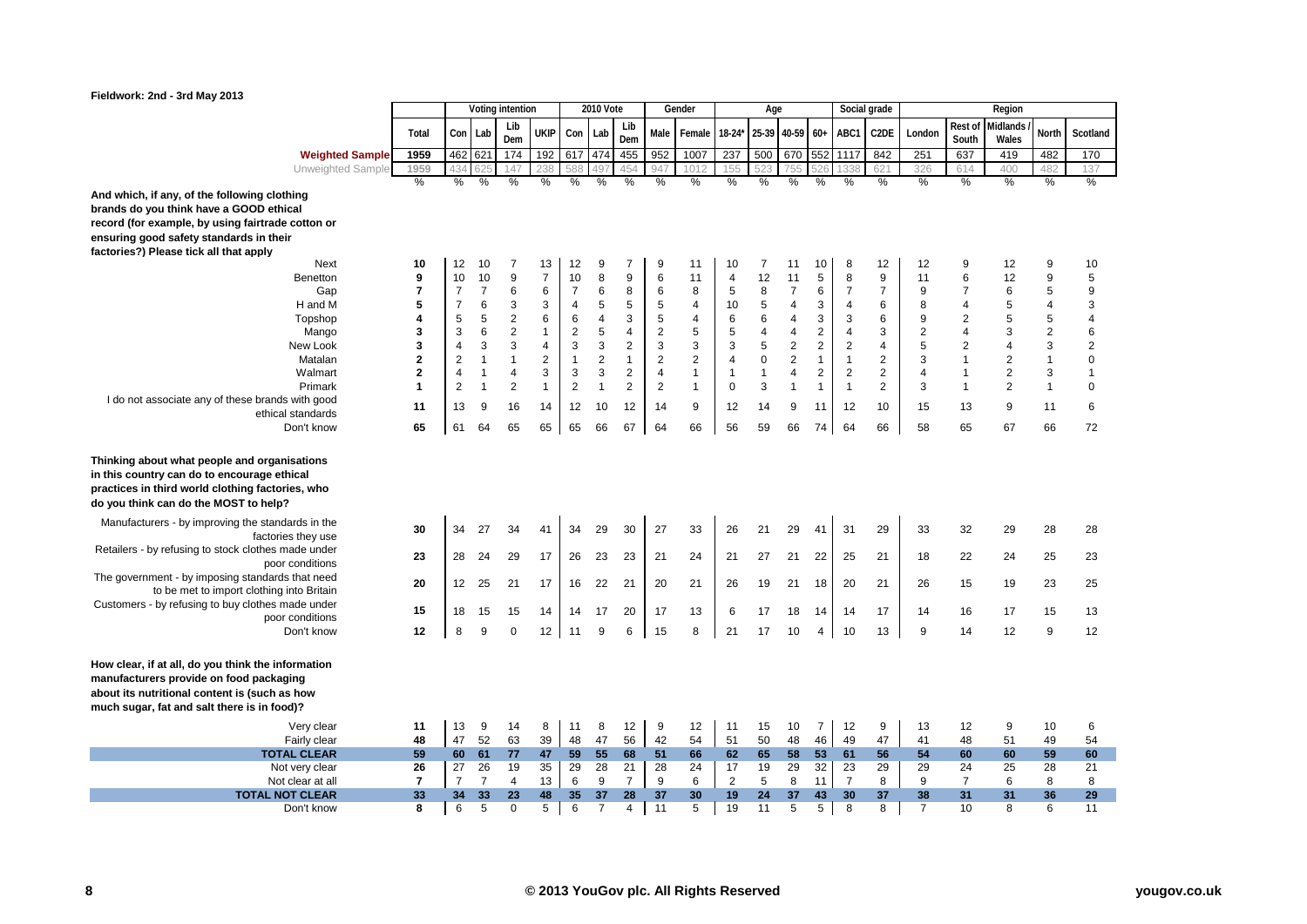

|                                                                                                                                                                                      |               |                 |     | Voting intention |             |                 | <b>2010 Vote</b> |                                        |          | Gender                             |     | Age    |                |                | Social grade  |                   |        |                 | Region                                 |                                        |                |
|--------------------------------------------------------------------------------------------------------------------------------------------------------------------------------------|---------------|-----------------|-----|------------------|-------------|-----------------|------------------|----------------------------------------|----------|------------------------------------|-----|--------|----------------|----------------|---------------|-------------------|--------|-----------------|----------------------------------------|----------------------------------------|----------------|
|                                                                                                                                                                                      | Total         | Con Lab         |     | Lib<br>Dem       | <b>UKIP</b> | Con Lab         |                  | Lib<br>Dem                             | Male     | Female 18-24* 25-39 40-59 60+ ABC1 |     |        |                |                |               | C <sub>2</sub> DE | London | South           | Rest of Midlands<br>Wales              | North                                  | Scotland       |
| <b>Weighted Sample</b>                                                                                                                                                               | 1959          | 462 621         |     | 174              | 192         | 617 474         |                  | 455                                    | 952      | 1007                               | 237 | 500    |                |                | 670 552 1117  | 842               | 251    | 637             | 419                                    | 482                                    | 170            |
| Unweighted Sample                                                                                                                                                                    | 1959          | 434             | 625 | 147              |             | 588             | 497              | 454                                    | 947      | 1012                               | 155 |        |                |                |               | 621               | 326    | 614             | 400                                    | 482                                    | 137            |
|                                                                                                                                                                                      | $\frac{9}{6}$ | %               | %   | $\%$             | %           | $\%$            | %                | %                                      | %        | %                                  | %   | %      | %              | %              | $\frac{0}{0}$ | $\%$              | %      | %               | $\frac{9}{6}$                          | %                                      | %              |
| Would you support or oppose a simple<br>standardised labelling system on all packaged<br>food, such as a red/green traffic light label<br>showing high levels of sugar, fat or salt? |               |                 |     |                  |             |                 |                  |                                        |          |                                    |     |        |                |                |               |                   |        |                 |                                        |                                        |                |
| Support                                                                                                                                                                              | 77            | 83              | 80  |                  | 79          | 81              | 81               |                                        |          | 81                                 | 64  | 68     | 82             |                |               | 78                |        |                 |                                        |                                        | 82             |
| Oppose                                                                                                                                                                               | 8             | $\overline{7}$  | 8   | 9                | 10          | $\bf 8$         | $\,6$            | $\begin{array}{c} 82 \\ 8 \end{array}$ | 73<br>10 | $\overline{7}$                     | 12  | $10\,$ | $\overline{7}$ | 6              | 76<br>10      | 6                 | 11     | 74<br>8<br>17   | $\begin{array}{c} 6 \\ 16 \end{array}$ | $\begin{array}{c} 9 \\ 10 \end{array}$ | $\overline{4}$ |
| Don't know                                                                                                                                                                           | 15            | 10              | 12  | 8                | 12          | 11              | 13               | 10                                     | 17       | 12                                 | 23  | 22     | 11             | 9              | 14            | 16                | 14     |                 |                                        |                                        | 14             |
| How responsible or irresponsible do you think<br>food manufacturers have been in the levels of<br>sugar, fat and salt they have put in their food?                                   |               |                 |     |                  |             |                 |                  |                                        |          |                                    |     |        |                |                |               |                   |        |                 |                                        |                                        |                |
| Very responsible - most food manufacturers have<br>done all they can to cut down on excess sugar, fat<br>and salt                                                                    |               |                 |     |                  | 3           |                 |                  |                                        | 3        | 4                                  |     |        | 3              | $\overline{2}$ | 3             |                   | 3      |                 |                                        |                                        |                |
| Fairly responsible - most food manufacturers have<br>gone some way to limit excess sugar, fat and salt                                                                               | 30            | 36              | 30  | 34               | 25          | 32              | 31               | 29                                     | 26       | 33                                 | 35  | 25     | 31             | 29             | 29            | 30                | 32     | 28              | 32                                     | 29                                     | 27             |
| <b>TOTAL RESPONSIBLE</b>                                                                                                                                                             | 34            | 41              | 34  | 38               | 28          | 35 <sub>2</sub> | 35               | 33                                     | 29       | 37                                 | 39  | 31     | 34             | 31             | 32            | 34                | 35     | 32 <sub>2</sub> | 35                                     | 34                                     | 28             |
| Fairly irresponsible - most food manufacturers have                                                                                                                                  |               |                 |     |                  |             |                 |                  |                                        |          |                                    |     |        |                |                |               |                   |        |                 |                                        |                                        |                |
| not really done much to cut down on excess sugar,<br>fat or salt                                                                                                                     | 38            | 39              | 40  | 43               | 39          | 41              | 39               | 39                                     | 38       | 37                                 | 27  | 37     | 38             | 43             | 39            | 36                | 31     | 36              | 41                                     | 42                                     | 36             |
| Very irresponsible - most food manufacturers have                                                                                                                                    |               |                 |     |                  |             |                 |                  |                                        |          |                                    |     |        |                |                |               |                   |        |                 |                                        |                                        |                |
| deliberately added or allowed excess sugar, fat and<br>salt in their prod                                                                                                            | 18            | 13              | 18  | 16               | 29          | 15              | 20               | 21                                     | 20       | 16                                 | 10  | 15     | 19             | 22             | 18            | 18                | 23     | 20              | 14                                     | 17                                     | 17             |
| <b>TOTAL IRRESPONSIBLE</b>                                                                                                                                                           | 56            | 52 <sub>2</sub> | 58  | 59               | 68          | 56              | 59               | 60                                     | 58       | 53                                 | 37  | 52     | 57             | 65             | 57            | 54                | 54     | 56              | 55                                     | 59                                     | 53             |
| Don't know                                                                                                                                                                           | 11            | 6               | 8   | 4                | 4           | 9               | 6                | $\overline{7}$                         | 12       | 10                                 | 24  | 16     | 8              | 4              | 10            | 12                | 11     | 11              | 11                                     | 8                                      | 19             |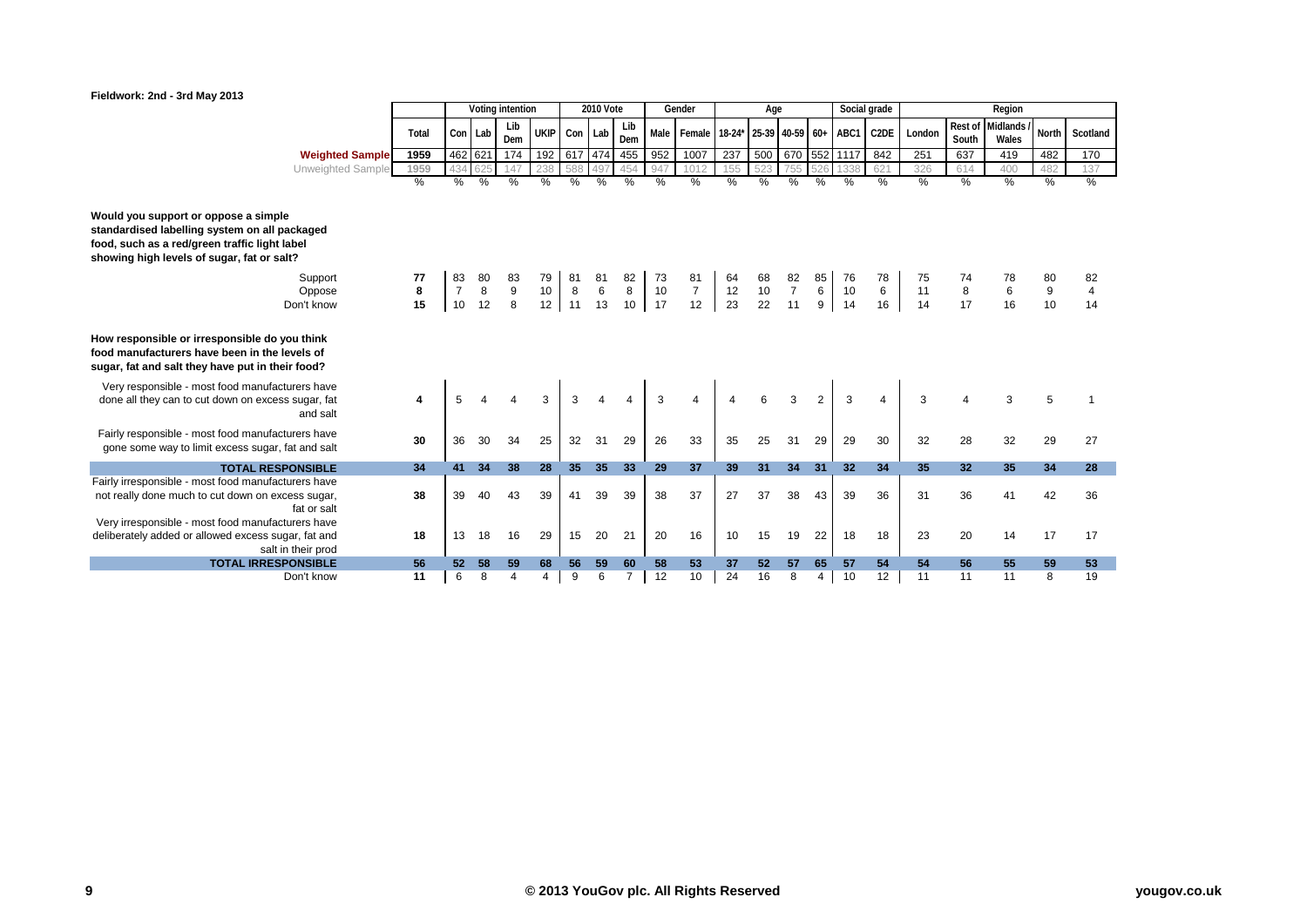

|                        |       |         |         | Voting intention |             |         | 2010 Vote |            |              | Gender                                  |     | Age |                  |   |     | Social grade      |          |       | Region                      |       |          |
|------------------------|-------|---------|---------|------------------|-------------|---------|-----------|------------|--------------|-----------------------------------------|-----|-----|------------------|---|-----|-------------------|----------|-------|-----------------------------|-------|----------|
|                        | Total |         | Con Lab | Lib<br>Dem       | <b>UKIP</b> | Con Lab |           | Lib<br>Dem |              | Male Female 18-24* 25-39 40-59 60+ ABC1 |     |     |                  |   |     | $\overline{C2DE}$ | London I | South | Rest of Midlands /<br>Wales | North | Scotland |
| <b>Weighted Sample</b> | 1959  | 462 621 |         | 174              | 192         | 617 474 |           | 455        | 952          | 1007                                    | 237 |     | 500 670 552 1117 |   |     | 842               | 251      | 637   | 419                         | 482   | 170      |
| Unweighted Sample      | 1959  |         |         | 147              | 238         | 588     | , 497     | 454        | $Q_{\Delta}$ | $101^{\circ}$                           | 155 | 52' | フトト              |   | 338 | 621               | 326      | 614   | 400                         | 482   | 137      |
|                        | %     | %       | %       | %                | %           | %       | %         | %          | %            | %                                       | %   | %   | %                | % | %   | %                 | %        | %     | %                           | %     | %        |

**Currently the identity of some people involved in certain legal cases is always kept secret where as, for other cases, their names are made public.**

**Thinking about people who have been arrested by the police for questioning, but have NOT yet been charged with any crime. Please state whether you think the person's identity should be kept secret or made public?**

**People who have been arrested on suspicion of sexual assault, but NOT yet charged**

> Identity should be kept secret Identity should be made public<br>Don't know

**People who have been arrested on suspicion of domestic violence, but NOT yet charged**

Identity should be kept secret Identity should be made public<br>Don't know **People who have been arrested on suspicion of** 

**murder, but NOT yet charged Identity should be kept secret** 

Identity should be made public<br>Don't know

**People who have been arrested on suspicion of terrorism, but NOT yet charged**

> Identity should be kept secret Identity should be made public<br>Don't know

**People who have been arrested on suspicion of other crimes, but NOT yet charged**

> Identity should be kept secret Identity should be made public<br>Don't know

| kept secret<br>ade public<br>Don't know               | 74<br>15<br>11 | 79<br>13<br>8              | 74<br>18<br>8                | 83<br>11<br>5                       | 75<br>21<br>$\overline{4}$ | 75<br>15<br>10 | 77<br>14<br>9  | 78<br>16<br>6              | 77<br>12<br>11 | 71<br>19<br>10 | 59<br>19<br>22 | 70<br>13<br>17        | 78<br>16<br>6              | 79<br>15<br>6  | 75<br>15<br>10 | 73<br>16<br>11 | 72<br>15<br>13 | 70<br>18<br>12 | 76<br>14<br>10 | 77<br>14<br>9  | 76<br>15<br>9  |
|-------------------------------------------------------|----------------|----------------------------|------------------------------|-------------------------------------|----------------------------|----------------|----------------|----------------------------|----------------|----------------|----------------|-----------------------|----------------------------|----------------|----------------|----------------|----------------|----------------|----------------|----------------|----------------|
| spicion of<br>ed                                      |                |                            |                              |                                     |                            |                |                |                            |                |                |                |                       |                            |                |                |                |                |                |                |                |                |
| kept secret<br>ade public<br>Don't know<br>spicion of | 72<br>17<br>11 | 79<br>13<br>8              | 70<br>21<br>$\boldsymbol{9}$ | 82<br>14<br>$\overline{\mathbf{4}}$ | 76<br>20<br>$\overline{4}$ | 74<br>16<br>10 | 71<br>19<br>10 | 77<br>16<br>$\overline{7}$ | 74<br>14<br>12 | 70<br>20<br>10 | 59<br>19<br>22 | 68<br>16<br>16        | 77<br>16<br>$\overline{7}$ | 75<br>19<br>6  | 73<br>17<br>10 | 71<br>18<br>12 | 73<br>14<br>13 | 69<br>19<br>12 | 74<br>15<br>11 | 74<br>17<br>8  | 70<br>20<br>10 |
| kept secret<br>ade public<br>Don't know               | 64<br>25<br>11 | 69<br>24<br>$\overline{7}$ | 61<br>30<br>10               | 79<br>16<br>5                       | 65<br>31<br>$\overline{4}$ | 66<br>25<br>9  | 62<br>28<br>10 | 72<br>21<br>$\overline{7}$ | 68<br>21<br>11 | 61<br>29<br>10 | 50<br>27<br>23 | 64<br>19<br>17        | 71<br>23<br>6              | 62<br>32<br>6  | 65<br>24<br>10 | 62<br>26<br>12 | 67<br>21<br>12 | 62<br>25<br>12 | 64<br>25<br>10 | 64<br>27<br>9  | 66<br>25<br>9  |
| spicion of                                            |                |                            |                              |                                     |                            |                |                |                            |                |                |                |                       |                            |                |                |                |                |                |                |                |                |
| kept secret<br>ade public<br>Don't know               | 58<br>30<br>11 | 58<br>34<br>$\overline{7}$ | 59<br>31<br>10               | 76<br>19<br>5                       | 53<br>42<br>6              | 56<br>35<br>9  | 59<br>31<br>10 | 68<br>24<br>$\overline{7}$ | 62<br>27<br>12 | 55<br>34<br>11 | 51<br>26<br>23 | $\frac{61}{22}$<br>16 | 64<br>29<br>$\overline{7}$ | 52<br>42<br>6  | 62<br>28<br>10 | 53<br>34<br>12 | 59<br>26<br>15 | 57<br>32<br>12 | 60<br>29<br>12 | 58<br>34<br>9  | 62<br>28<br>10 |
| spicion of                                            |                |                            |                              |                                     |                            |                |                |                            |                |                |                |                       |                            |                |                |                |                |                |                |                |                |
| kept secret<br>ade public<br>Don't know               | 69<br>17<br>13 | 75<br>15<br>10             | 68<br>20<br>12               | 81<br>12<br>$\overline{7}$          | 70<br>24<br>6              | 71<br>17<br>12 | 70<br>18<br>12 | 75<br>15<br>10             | 71<br>16<br>13 | 68<br>18<br>14 | 55<br>21<br>24 | 64<br>16<br>20        | 79<br>13<br>8              | 70<br>21<br>10 | 70<br>17<br>13 | 68<br>18<br>14 | 71<br>12<br>17 | 67<br>19<br>14 | 72<br>15<br>13 | 70<br>20<br>11 | 70<br>16<br>13 |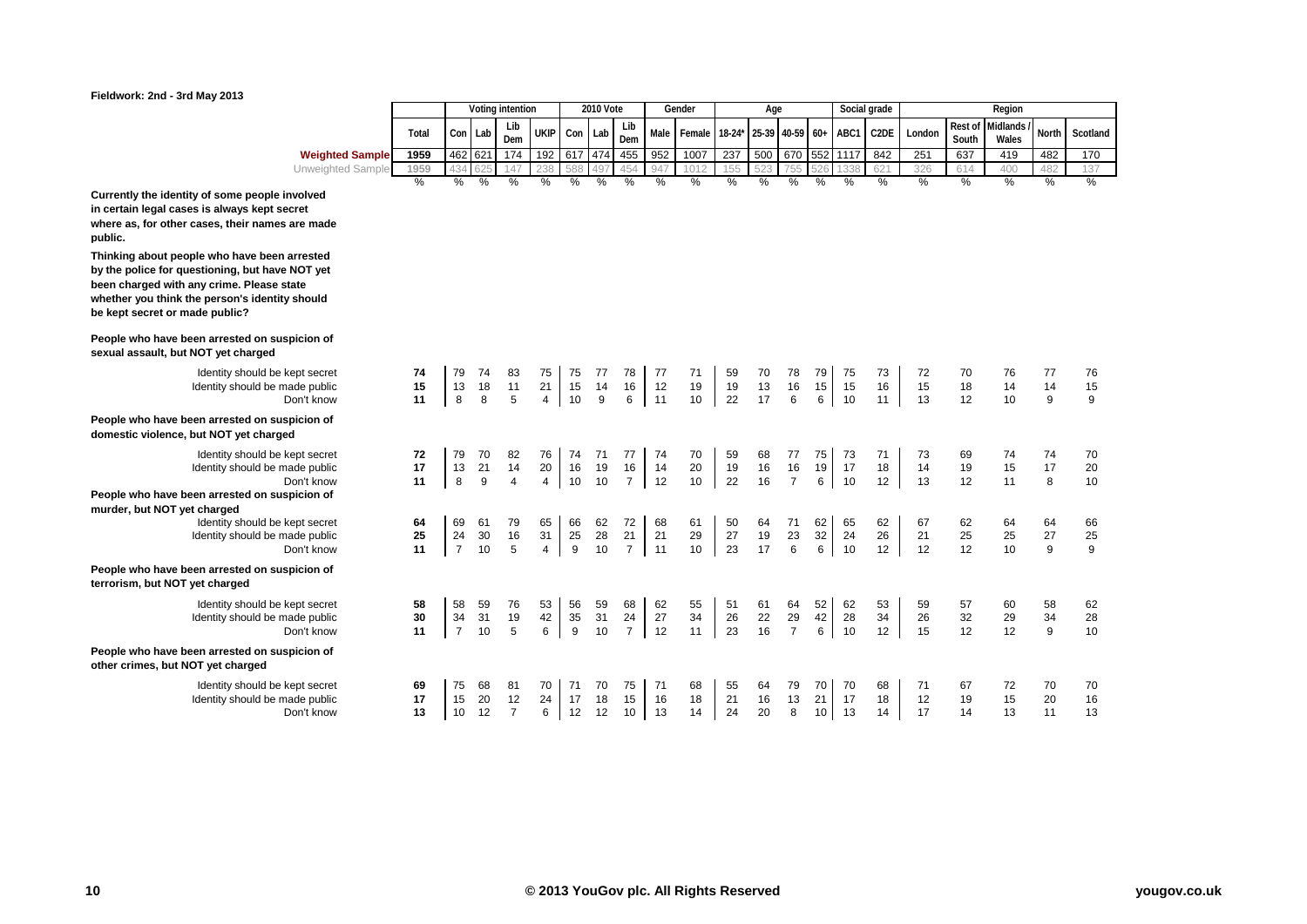

|                        |       |         |   | Voting intention |                  |         | 2010 Vote |            |              | Gender                                                     |     | Age |   |      |                  | Social grade |          |       | Region                      |       |          |
|------------------------|-------|---------|---|------------------|------------------|---------|-----------|------------|--------------|------------------------------------------------------------|-----|-----|---|------|------------------|--------------|----------|-------|-----------------------------|-------|----------|
|                        | Total | Con Lab |   | Lib<br>Dem       | <b>UKIP</b>      | Con Lab |           | Lib<br>Dem |              | Male   Female   18-24*   25-39   40-59   60+   ABC1   C2DE |     |     |   |      |                  |              | London I | South | Rest of Midlands /<br>Wales | North | Scotland |
| <b>Weighted Sample</b> | 1959  | 462 621 |   | 174              | 192 <sub>1</sub> | 617 474 |           | 455        | 952          | 1007                                                       | 237 |     |   |      | 500 670 552 1117 | 842          | 251      | 637   | 419                         | 482   | 170      |
| Unweighted Sample      | 1959  |         |   | $\Delta$         |                  | 588     | 497       | 454        | $Q_{\Delta}$ | 1012                                                       | 155 | トワイ |   |      |                  | 621          | 326      | 614   | 400                         | 482   | 137      |
|                        | %     | %       | % | %                |                  | ℅       | %         |            |              | %                                                          | %   | %   | % | $\%$ | %                | %            |          |       | %                           |       | %        |

**Now thinking about people who have been charged with a crime, but have NOT yet been tried in court and been found guilty or not guilty. Please state whether you think the person's identity should be kept secret or made public?**

**People who have been charged with sexual assault, but have not yet been tried in a court**

> Identity should be kept secret Identity should be made public<br>Don't know

**People who have been charged with domestic violence, but have not yet been tried in a court**

> Identity should be kept secret **Identity should be made public**

**People who have been charged with murder, but have not yet been tried in a court**

> Identity should be kept secret Identity should be made public<br>Don't know

## **People who have been charged with terrorism, but have not yet been tried in a court**

Identity should be kept secret Identity should be made public<br>Don't know

**People who have been charged with other crimes, but have not yet been tried in a court**

> Identity should be kept secret Identity should be made public<br>Don't know

#### **Which of the following comes closest to your own view?**

Sometimes people accused of sexual offences should not be prosecuted if the offence took place many years ago People accused of sexual offences should always be prosecuted, regardless of when the offence took place

| exual<br>a court                        |                |                |                            |                            |                 |                                              |                |                            |                |                |                                               |                |                                               |                                              |                |                |                |                |                |                |                |
|-----------------------------------------|----------------|----------------|----------------------------|----------------------------|-----------------|----------------------------------------------|----------------|----------------------------|----------------|----------------|-----------------------------------------------|----------------|-----------------------------------------------|----------------------------------------------|----------------|----------------|----------------|----------------|----------------|----------------|----------------|
| kept secret<br>ade public<br>Don't know | 43<br>45<br>12 | 46<br>43<br>11 | 44<br>47<br>9              | 51<br>43<br>6              | 42<br>51<br>6   | 44<br>46<br>10                               | 44<br>45<br>10 | 45<br>45<br>9              | 48<br>39<br>13 | 38<br>51<br>12 | 30<br>49<br>22                                | 36<br>45<br>19 | 47<br>44<br>9                                 | 48<br>45<br>6                                | 42<br>46<br>12 | 43<br>44<br>13 | 46<br>41<br>14 | 37<br>49<br>14 | 43<br>43<br>13 | 47<br>44<br>10 | 47<br>43<br>10 |
| omestic<br>າ a court                    |                |                |                            |                            |                 |                                              |                |                            |                |                |                                               |                |                                               |                                              |                |                |                |                |                |                |                |
| kept secret<br>ade public<br>Don't know | 41<br>47<br>13 | 45<br>45<br>10 | 42<br>48<br>$\overline{9}$ | 50<br>43<br>$\overline{7}$ | 40<br>53<br>7   | 42<br>$\begin{array}{c} 48 \\ 9 \end{array}$ | 44<br>45<br>11 | 42<br>${\bf 48}$<br>10     | 46<br>41<br>13 | 36<br>52<br>12 | 29<br>50<br>21                                | 37<br>46<br>17 | 45<br>45<br>10                                | 45<br>47<br>8                                | 41<br>47<br>12 | 41<br>47<br>13 | 45<br>42<br>14 | 36<br>50<br>14 | 40<br>46<br>14 | 45<br>46<br>9  | 46<br>42<br>12 |
| nurder,                                 |                |                |                            |                            |                 |                                              |                |                            |                |                |                                               |                |                                               |                                              |                |                |                |                |                |                |                |
| kept secret<br>ade public<br>Don't know | 34<br>54<br>12 | 33<br>58<br>9  | 36<br>54<br>10             | 42<br>53<br>6              | 33<br>61<br>6   | 31<br>60<br>8                                | 37<br>52<br>11 | 35<br>56<br>9              | 40<br>47<br>13 | 28<br>61<br>12 | 27<br>52<br>21                                | 31<br>52<br>17 | 39<br>51<br>10                                | 33<br>61<br>6                                | 34<br>54<br>12 | 33<br>55<br>12 | 41<br>46<br>13 | 28<br>59<br>13 | 32<br>53<br>15 | 36<br>56<br>8  | 42<br>46<br>12 |
| errorism,                               |                |                |                            |                            |                 |                                              |                |                            |                |                |                                               |                |                                               |                                              |                |                |                |                |                |                |                |
| kept secret<br>ade public<br>Don't know | 31<br>57<br>12 | 29<br>62<br>8  | 34<br>57<br>9              | 37<br>58<br>5              | 27<br>68<br>6   | 28<br>64<br>8                                | 35<br>55<br>10 | 33<br>58<br>$\overline{9}$ | 36<br>52<br>12 | 26<br>62<br>12 | $\begin{array}{c} 25 \\ 54 \end{array}$<br>20 | 30<br>53<br>17 | $\begin{array}{c} 35 \\ 55 \end{array}$<br>10 | $\begin{array}{c} 28 \\ 65 \\ 6 \end{array}$ | 31<br>57<br>12 | 31<br>57<br>12 | 36<br>51<br>13 | 28<br>60<br>13 | 30<br>56<br>14 | 32<br>60<br>8  | 35<br>53<br>12 |
| ther<br>a court                         |                |                |                            |                            |                 |                                              |                |                            |                |                |                                               |                |                                               |                                              |                |                |                |                |                |                |                |
| kept secret<br>ade public<br>Don't know | 39<br>46<br>15 | 42<br>46<br>12 | 40<br>48<br>13             | 51<br>40<br>9              | 38<br>53<br>9   | 39<br>48<br>13                               | 41<br>46<br>13 | 40<br>47<br>12             | 44<br>42<br>15 | 34<br>50<br>16 | 33<br>43<br>24                                | 34<br>45<br>21 | 43<br>45<br>12                                | 40<br>49<br>10                               | 38<br>47<br>16 | 40<br>45<br>15 | 42<br>42<br>16 | 33<br>50<br>17 | 40<br>43<br>18 | 41<br>48<br>11 | 47<br>38<br>15 |
| to your                                 |                |                |                            |                            |                 |                                              |                |                            |                |                |                                               |                |                                               |                                              |                |                |                |                |                |                |                |
| al offences<br>took place<br>years ago  | 14             | 20             | 12                         | 24                         | 19              | 20                                           | 11             | 15                         | 16             | 12             | 8                                             | 7              | 14                                            | 23                                           | 15             | 13             | 13             | 13             | 15             | 16             | 13             |
| ould always<br>ffence took<br>place     | 71             | 68             | 77                         | 67                         | 71              | 68                                           | 76             | 72                         | 66             | 76             | 69                                            | 75             | 74                                            | 67                                           | 70             | 73             | 69             | 71             | 74             | 74             | 63             |
| Don't know                              | 15             | 12             | 11                         | 9                          | 10 <sup>1</sup> | 12                                           | 13             | 13                         | 18             | 11             | 23                                            | 18             | 12                                            | 11                                           | 15             | 14             | 18             | 16             | 11             | 11             | 24             |